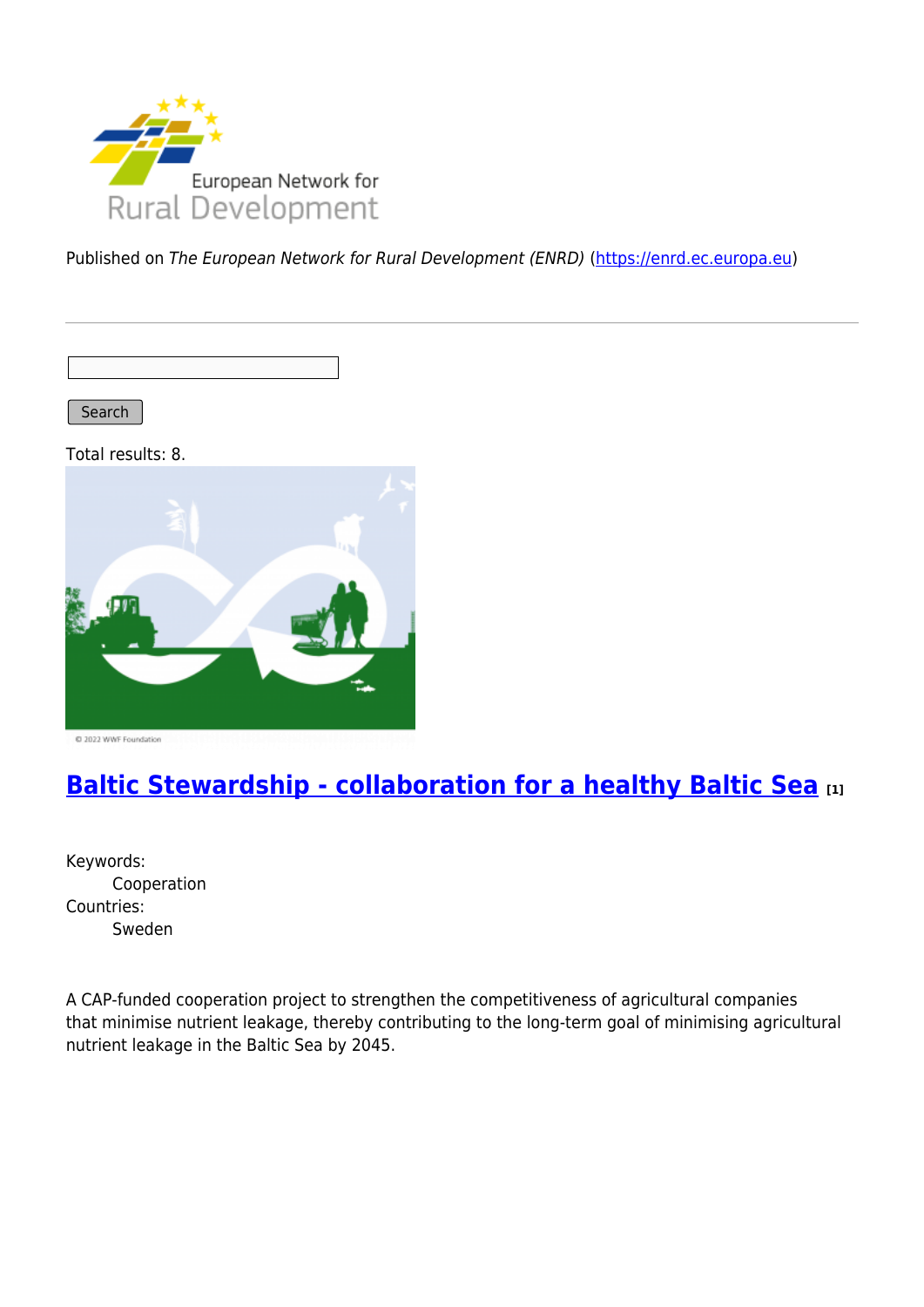

# **[An innovative model of production, processing and](https://enrd.ec.europa.eu/projects-practice/innovative-model-production-processing-and-distribution-herbs-zielawa-valley_en) [distribution of herbs in the Zielawa Valley, Poland](https://enrd.ec.europa.eu/projects-practice/innovative-model-production-processing-and-distribution-herbs-zielawa-valley_en) [2]**

Keywords:

Agriculture, Biodiversity, Competitiveness, Cooperation, Innovation, Short supply chains & local markets

Countries:

Poland

An EIP Operational Group developed and tested a unique end-to-end agroforestry production process that is sustainable, profitable for the farm and the processing company, and which benefits consumers through products made in a way that supports the environment.



**[Ancient Grain - Innovation in cultivation, processing and](https://enrd.ec.europa.eu/projects-practice/ancient-grain-innovation-cultivation-processing-and-marketing-primary-forms-wheat_en) [marketing of primary forms of wheat](https://enrd.ec.europa.eu/projects-practice/ancient-grain-innovation-cultivation-processing-and-marketing-primary-forms-wheat_en) [3]**

Keywords: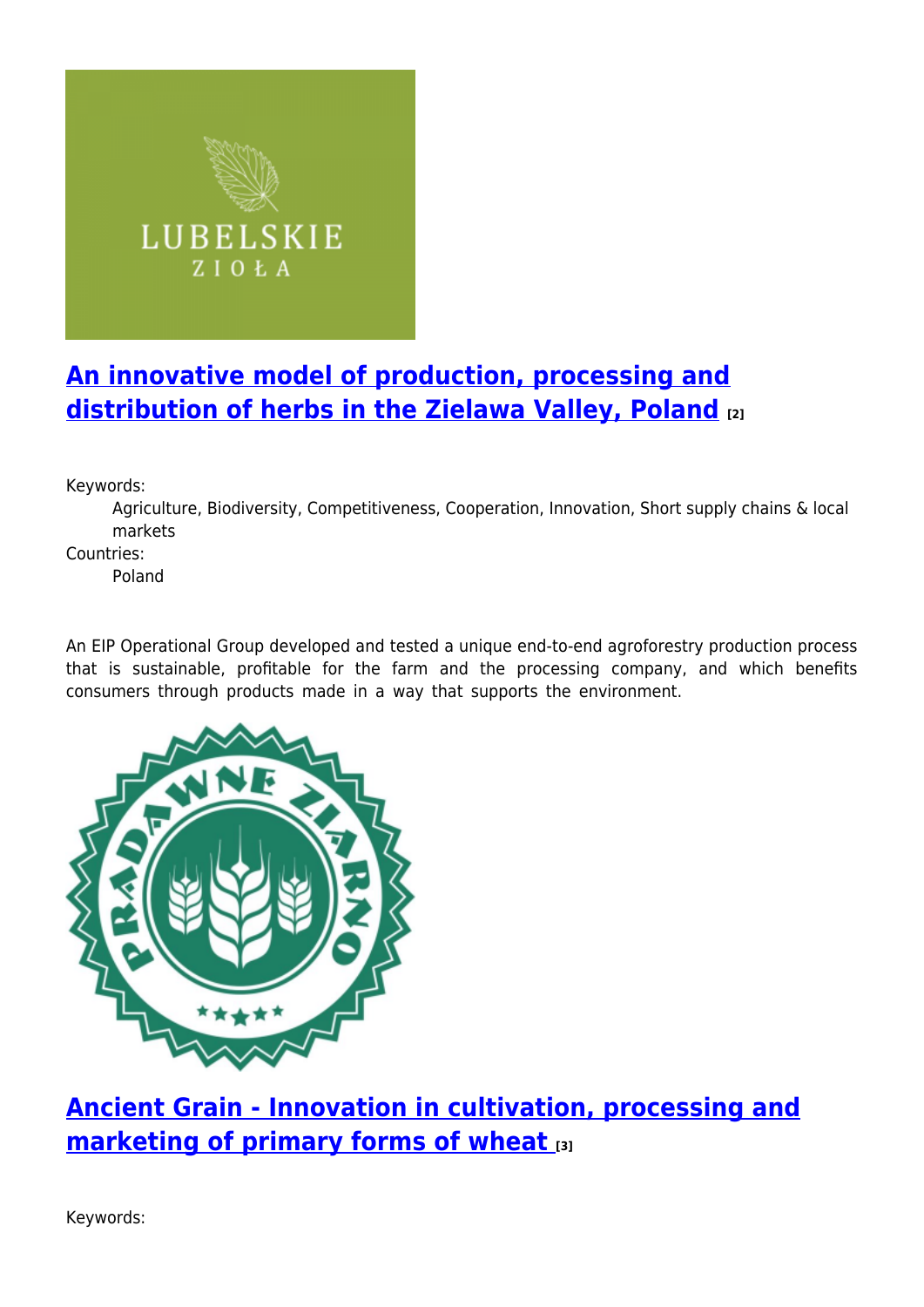Agriculture, Cooperation, Innovation, Natural resources, Product quality, Short supply chains & local markets

Countries:

Poland

An EIP Operational Group worked on the reintroduction of ancient wheat species in the context of current practices applied at farm level.



# **[RETA - Network of Farm Incubators](https://enrd.ec.europa.eu/projects-practice/reta-network-farm-incubators_en) [4]**

Keywords:

Agriculture, Cooperation, Innovation, Young farmers Countries:

Spain

A European Innovation Partnership (EIP) operational group established a network of farm incubators in Spain to support young farmers who do not have previous family connections or a background in farming.



### **[BOSOLA – a demonstration project on photovoltaic irrigation](https://enrd.ec.europa.eu/projects-practice/bosola-demonstration-project-photovoltaic-irrigation_en) [5]**

Keywords: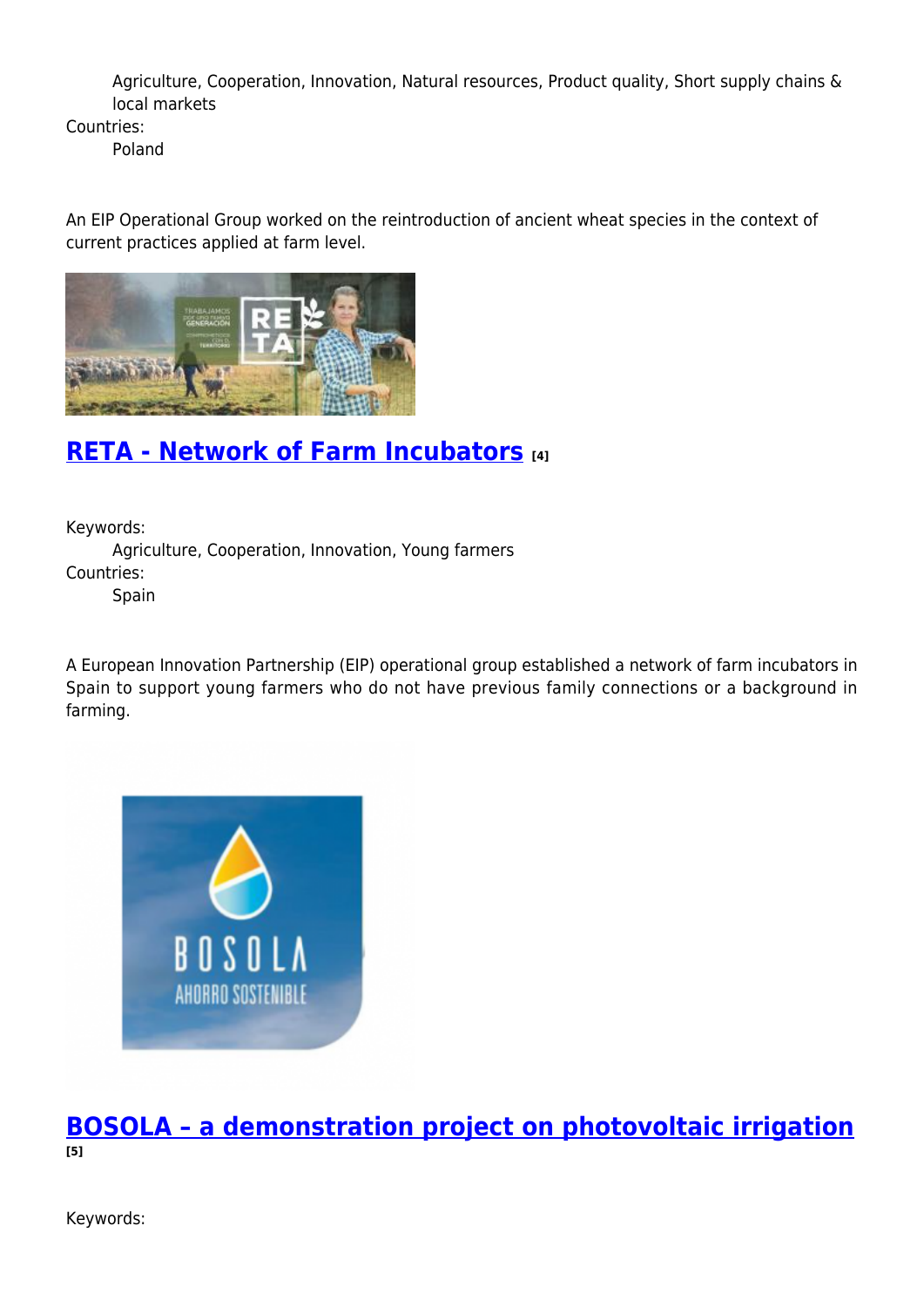Agriculture, Cooperation, Innovation, Irrigation Countries: **Spain** 

Setting up a hybrid irrigation system using solar energy to reduce energy costs and carbon dioxide emissions.



# **[BeeScanning - an app for protecting bee colonies](https://enrd.ec.europa.eu/projects-practice/beescanning-app-protecting-bee-colonies_en) [6]**

Keywords:

Agriculture, Cooperation, Environmental sustainability, Innovation Countries:

Sweden

The BeeScanning app combines the use of artificial intelligence and smartphones, enabling beekeepers to easily detect Varroa mites and reduce the risk of death in their bee communities.



**[Supporting the operation of small-scale anaerobic digesters](https://enrd.ec.europa.eu/projects-practice/supporting-operation-small-scale-anaerobic-digesters-flanders_en) [in Flanders](https://enrd.ec.europa.eu/projects-practice/supporting-operation-small-scale-anaerobic-digesters-flanders_en) [7]**

Keywords: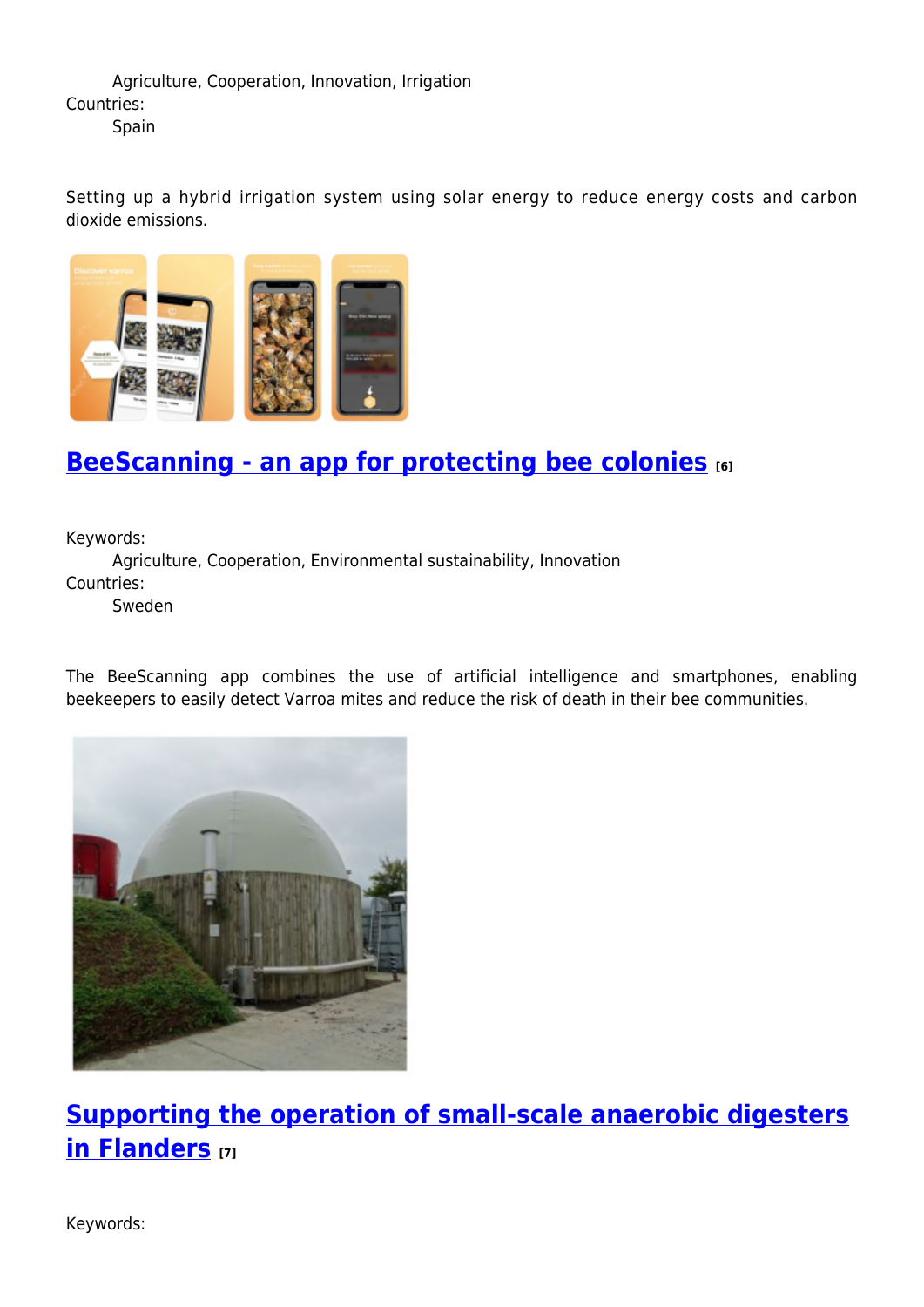Agriculture, Climate change adaptation, Cooperation, Information & promotion activities, Innovation, Renewable energy

Countries:

Belgium

Setting up an EIP Operational Group that aims to enable Flemish farmers to operate small-scale anaerobic digesters more efficiently.



## **[GO INNOLAND](https://enrd.ec.europa.eu/projects-practice/go-innoland_en) [8]**

Keywords:

Agriculture, Competitiveness, Cooperation, Education & lifelong learning, Knowledge transfer, Networking

Countries:

Spain

Set up an operational group to improve the efficiency of the fruit production sector in Spain by developing new approaches for joint management of farms.

### **Source URL:**

https://enrd.ec.europa.eu/projects-practice/\_en?project\_keywords\_filter=19753&amp%3Bamp%3Bproject\_country=All &amp%3Bamp%3Bfield\_enrd\_prj\_measure\_tid=All&amp%3Bamp%3Bfield\_enrd\_prj\_focus\_area\_tid=All&amp%3Bamp %3Bf%5B0%5D=sm\_enrd\_eu\_countries%3AUnited%20Kingdom&amp%3Bf%5B0%5D=im\_field\_enrd\_prj\_focus\_area%3 A17114&f%5B0%5D=im\_field\_enrd\_prj\_keywords%3A19733&f%5B1%5D=sm\_enrd\_eu\_countries%3ADenmark&f%5B2 %5D=im\_field\_enrd\_prj\_keywords%3A20476&f%5B3%5D=im\_field\_enrd\_prj\_keywords%3A20471&f%5B4%5D=im\_fiel d\_enrd\_prj\_measure%3A17107&f%5B5%5D=im\_field\_enrd\_prj\_keywords%3A19725&f%5B6%5D=im\_field\_enrd\_prj\_foc us area%3A17115&f%5B7%5D=im field enrd prj keywords%3A19726&f%5B8%5D=im field enrd prj keywords%3A1 9738&f%5B9%5D=sm\_enrd\_eu\_countries%3ASpain&f%5B10%5D=im\_field\_enrd\_prj\_focus\_area%3A17122&f%5B11% 5D=im\_field\_enrd\_prj\_keywords%3A19763&f%5B12%5D=sm\_enrd\_eu\_countries%3APoland&f%5B13%5D=sm\_enrd\_e u countries%3ASweden&f%5B14%5D=sm\_enrd\_eu\_countries%3ABelgium

### **Links**

[1] https://enrd.ec.europa.eu/projects-practice/baltic-stewardship-collaboration-healthy-baltic-sea\_en

[2]

https://enrd.ec.europa.eu/projects-practice/innovative-model-production-processing-and-distribution-herbs-zielawa-vall ey\_en

[3]

https://enrd.ec.europa.eu/projects-practice/ancient-grain-innovation-cultivation-processing-and-marketing-primary-for ms-wheat\_en

[4] https://enrd.ec.europa.eu/projects-practice/reta-network-farm-incubators\_en

[5] https://enrd.ec.europa.eu/projects-practice/bosola-demonstration-project-photovoltaic-irrigation\_en

[6] https://enrd.ec.europa.eu/projects-practice/beescanning-app-protecting-bee-colonies\_en

[7] https://enrd.ec.europa.eu/projects-practice/supporting-operation-small-scale-anaerobic-digesters-flanders\_en